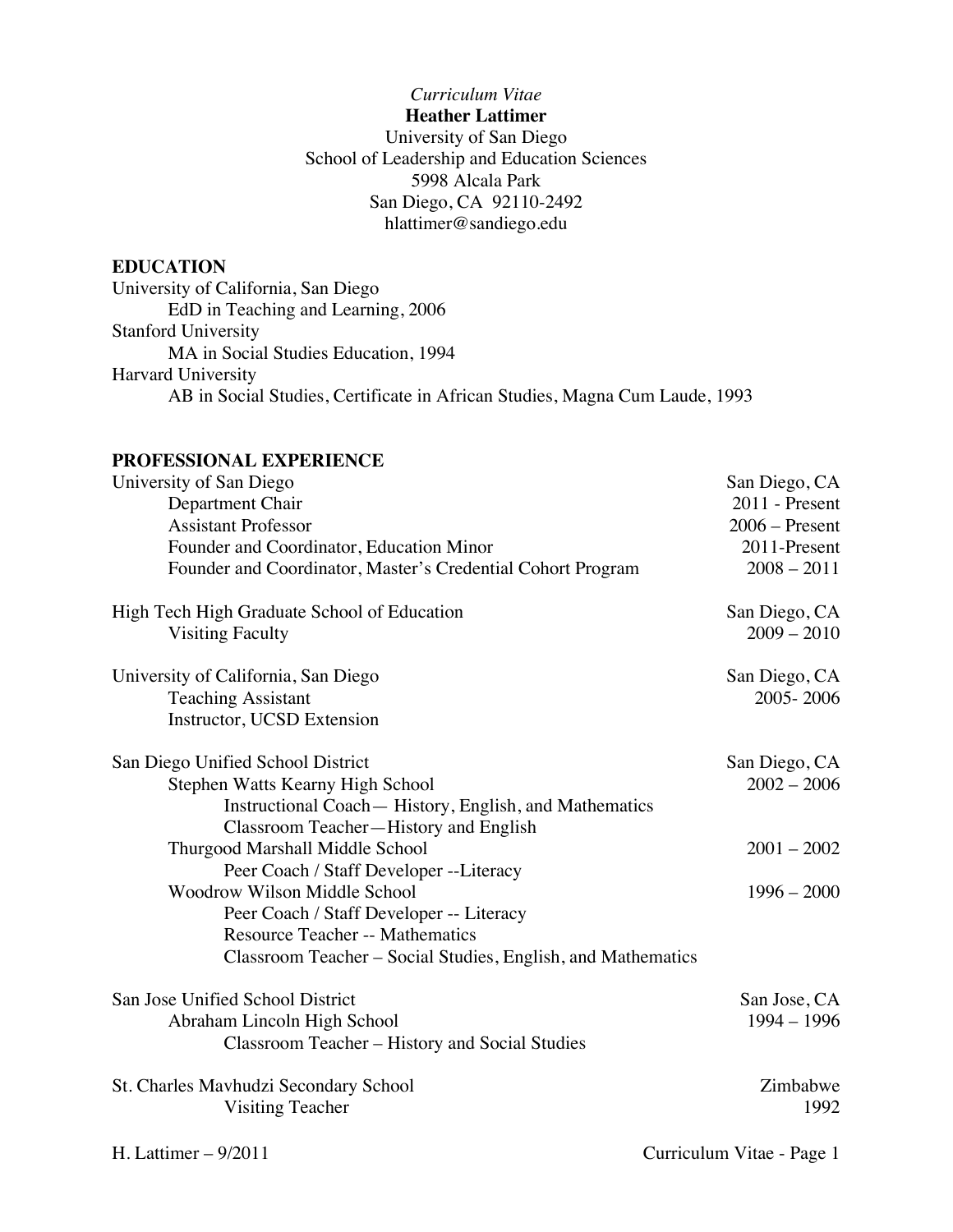#### **PUBLICATIONS**

Journal articles (refereed):

Lattimer, H. & Riordan, R. (forthcoming). Engaging Students in Meaningful Work: Effective Models of Project Based Learning. *Middle School Journal.*

Buczynski, S., Lattimer, H., Inoue, N. & Alexandrowicz, V. (2010). Developing a policy for an international experience requirement in a graduate teacher education program: A cautionary tale. *Teaching Education, 21*(1). 33-46.

Lattimer, H. (2008). Challenging history: Essential questions in the social studies classroom. *Social Education, 72*(6). 325-328.

#### Journal articles (non-refereed):

Lattimer, H., McBride, M., & Combs, D. (2010). Learning together: Inviting novice teachers into the professional community. *Educational Leadership, 67*(8).

Lattimer, H. (2007). To help and not hinder: What school qualities contribute most to teacher growth? *Educational Leadership, 65*(1). 70-73.

#### Books:

Lattimer, H. (2010). *Reading for learning: Using discipline-based texts to build content knowledge.* Urbana, IL: National Council of Teachers of English.

Lattimer, H. (Ed.). (2010). *Learning by design: Projects and practices at High Tech Middle.*  San Diego, CA: High Tech High.

Lattimer, H. (2009). *Choosing to teach: Lessons from the lives of effective urban teachers.* Saarbrucken, Germany: Lambert Academic Publishing.

Lattimer, H. (2003). *Thinking through genre: Units of study in reading and writing workshops, 4-12.* Portland, ME: Stenhouse.

#### Book contribution:

Quezada, R., Lattimer, H., & Spencer, J. (2010). Opportunities and obstacles in practitioner research. In I.M. Saleh & M.S. Khine (Eds.), *Practitioner research in teacher education: Theory and best practices.* New York: Peter Lang.

Lattimer. H. (2008). Foreword. In C. Fleischer, & S. Andrew-Vaughn. *Writing outside your comfort zone.* Portsmouth, NH: Heinemann.

#### Manuscripts currently under review:

Lattimer, H. (2011). Review of the book *Action research: Improving schools and empowering educators, 3rd edition*. Submitted to: *i.e. inquiry in education.*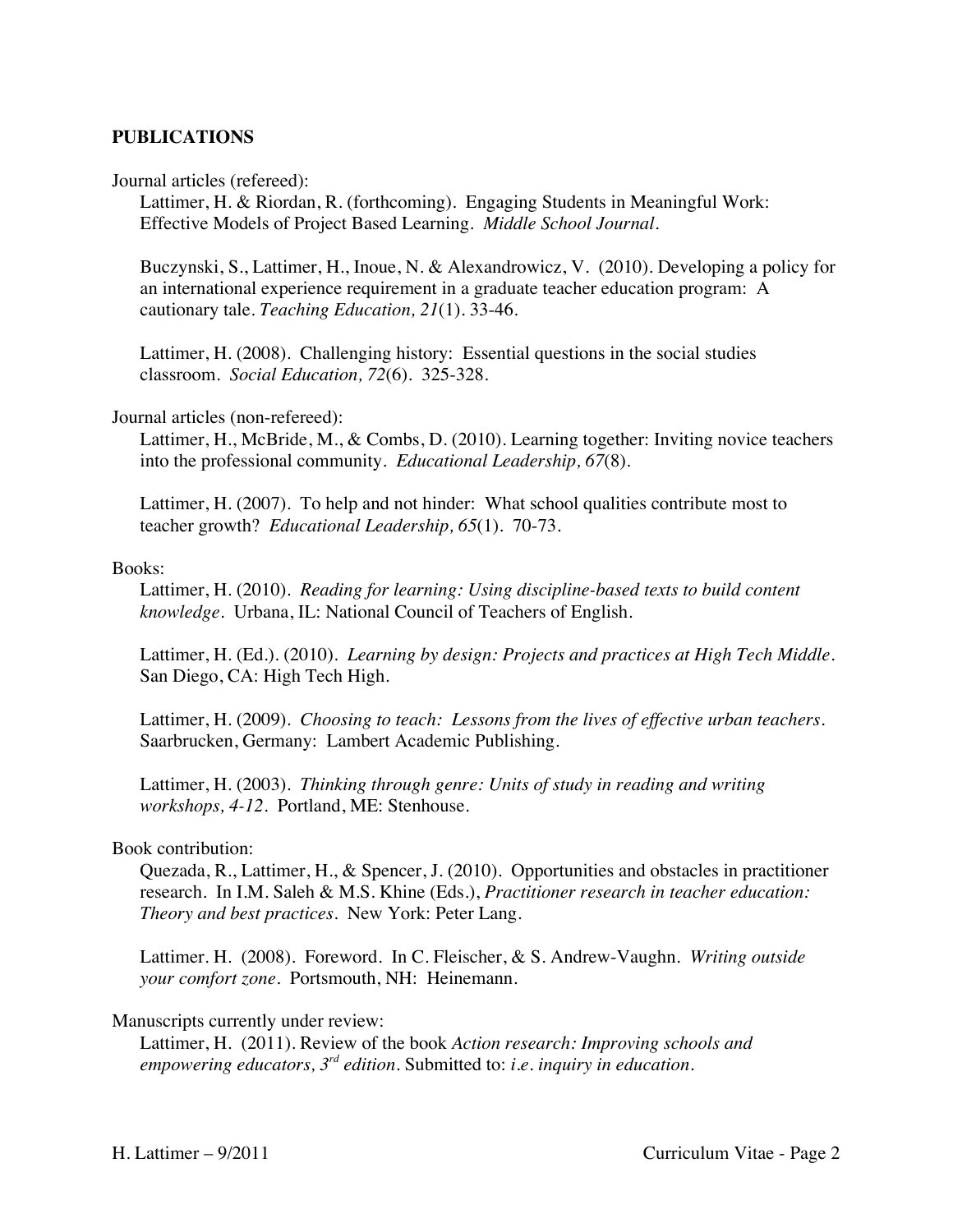Lattimer, H. (2011). Recognizing the value of the other: Understanding alternative perspectives through inquiry and dialogue in the secondary social studies classroom. Submitted to *Theory and Research in Social Education.*

Lattimer, H. (2011). Action research and new teacher learning: Assessing the value added. Submitted to *Teacher Education Quarterly.*

#### Manuscripts in progress:

Lattimer, H. & Molina, S. Global education in practice: Challenges and opportunities in the field.

Lattimer, H. & Kelly, M. Decolonizing the mind: The impact of an oral history project on secondary students and teachers at an independent school in Kenya.

#### Published conference proceedings:

Lattimer, H. (2008). Student voice and teacher quality: High school students define what it means to be an effective educator. *Phi Delta Kappa International Summit Research Bulletin.*

Lattimer, H. (2007). Listening to teacher leaders: Understanding the conditions that support their development. *International Council on Education for Teaching Yearbook, 52.*

#### Curriculum guides:

Lattimer, H. & Taub, N. (2008). *Writing matters: Writing short fiction*. New York: Teaching Matters. Ed: Naomi Cooperman.

Lattimer, H. & Taub, N. (2007). *Writing matters: Writing feature articles*. New York: Teaching Matters.

Lattimer, H. & Cammack, D.W. (2006). *Writing matters: Writing memoir*. New York, NY: Teaching Matters.

#### Website:

Lattimer, H., Molina, S., & Wroblewski, K. (2011). Globalizing teacher education. http://sites.sandiego.edu/globaleducation/home/

#### Dissertation:

Lattimer, H. (2006). Choosing to teach: Lessons from the lives of effective urban teachers. Unpublished dissertation manuscript. University of California, San Diego.

Undergraduate thesis:

Lattimer, H. (1993). A reexamination of the fallacy of vocational education: Education with production in Zimbabwe. Unpublished manuscript. Harvard University.

### **CONFERENCE PRESENTATIONS**

Conference Presentations (refereed):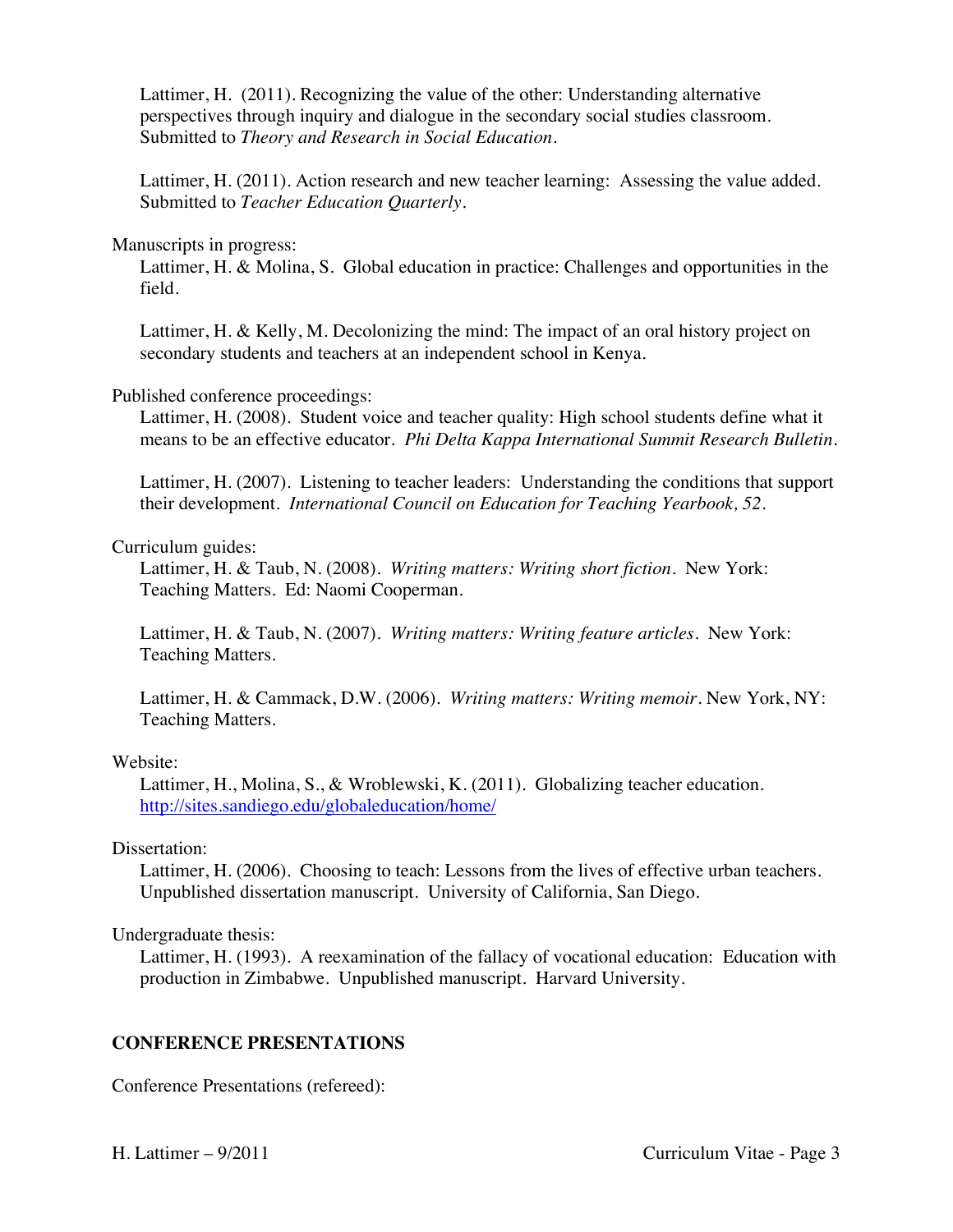Lattimer, H., Combs, D., Yedid, N. (2011, November). Social justice and student voice: Crafting authentic responses to real-world concerns. Featured session at the Annual Meeting of the National Council of Teachers of English. Chicago, FL.

Molina, S., & Lattimer, H. (2011, July). Defining global education. Paper presented at the 55th World Assembly of the International Council on the Education of Teachers. Glasgow, Scotland.

Fleischer, C., Appleman, D., & Lattimer, H. (2011, May). "But I'm not a reading teacher": Helping teachers and parents navigate adolescent literacy. Presented at the Annual Convention of the International Reading Association. Orlando, FL.

Nichols, M. Lattimer, H., & Crouch, D. (2011, May). Expanding understanding: Using multiple perspectives to create more analytical readers and a more tolerant classroom. Presented at the Annual Convention of the International Reading Association. Orlando, FL.

Lattimer, H. & Combs, D. (2010, November). Real world literacy: Project based learning in the English/language arts classroom. Presented at the Annual Meeting of the National Council of Teachers of English. Orlando, FL.

Lattimer, H. & Roberts, J. (2010, November). Reading for learning: Using discipline-based texts to build content knowledge. Presented at the Annual Meeting of the National Council of Teachers of English. Orlando, FL.

Lattimer, H. (2010, May). Action research in pre-service teacher education: Is there value added? Presented at the Action Research Conference. San Diego, CA.

Spencer, J., Lattimer, H., & Quezada, R. (2010, May). From obstacles to opportunities: Action research in teacher education. Presented at the Action Research Conference. San Diego, CA.

Nichols, M., Johnston P., & Lattimer, H. (2010, May). The role of talk in building comprehension for readers of all languages. Presented at the Annual Convention of the International Reading Association. Chicago, IL.

Quezada, R., Hansen, C., Alexandrowicz, V., & Lattimer, H. (2010, February). Internationalizing teacher education. Presented at the Annual Meeting of the American Association of Colleges for Teacher Education. Atlanta, GA.

Lattimer, H. (2009, October). Action research and pre-service teacher education: Is there value added? Presented at the Annual Meeting of the Collaborative Action Research Network International. Athens, Greece.

Nichols, M., Johnston P., & Lattimer, H. (2009, May). Using teacher and student talk to build comprehension and learning communities. Presented at the Annual Convention of the International Reading Association. Minneapolis, MN.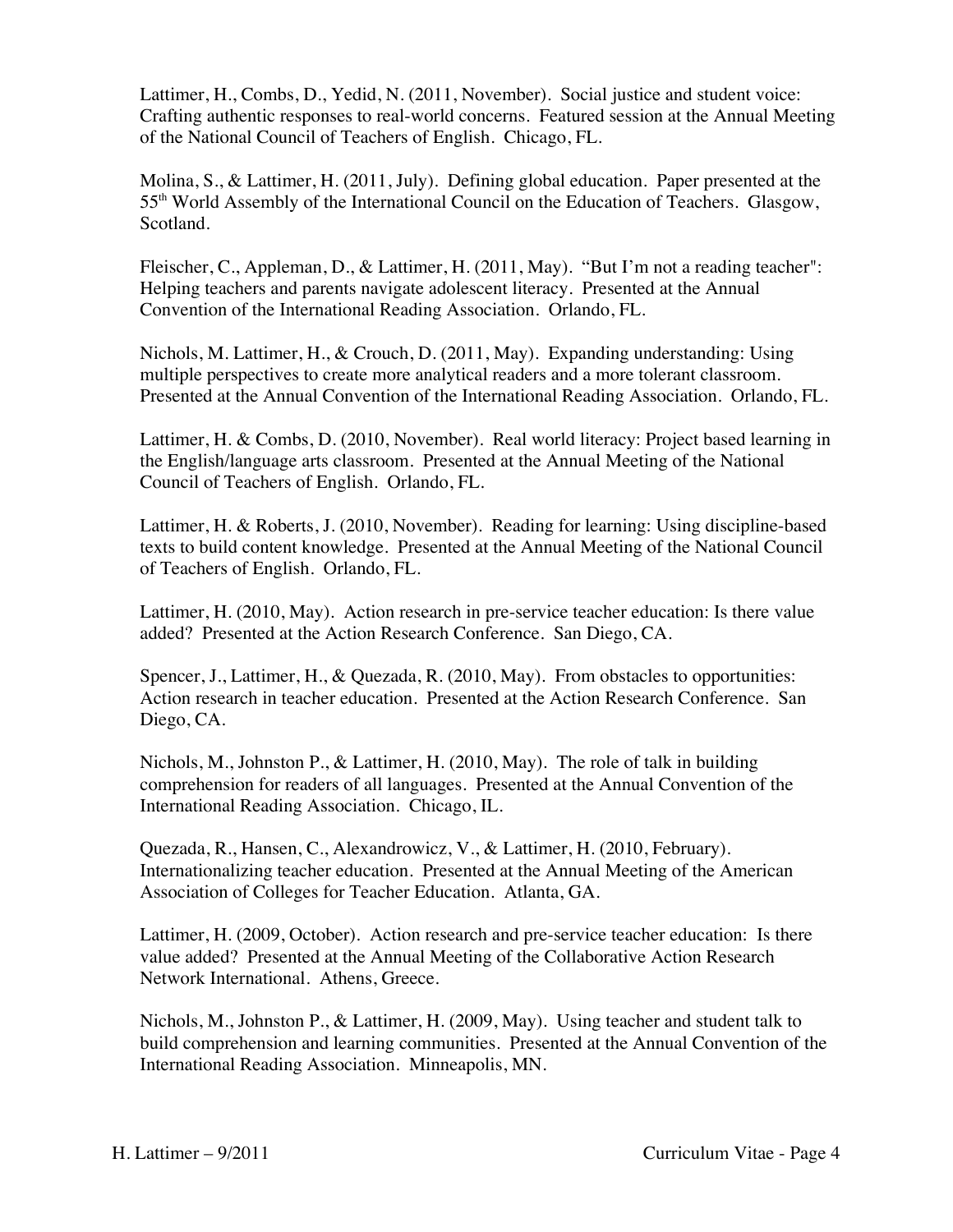Lattimer, H. (2009, April). Gaining perspective: Recognizing the processes by which students come to understand and respect alternative viewpoints.Presented at the Annual Meeting of the American Educational Research Association. San Diego, CA.

Lattimer, H. (2008, November). Student voice and teacher quality: High school students define what it means to be an effective educator. Paper presented at the Annual Meeting of Phi Delta Kappa International. San Antonio, TX.

Lattimer, H. (2008, November). Building understanding: Reading in the content areas. Presented at the Annual Meeting of the National Council of Teachers of English. San Antonio, TX.

Lattimer, H, & Combs, D. (2008, November). Facilitating shift: New teachers as change agents. Presented at the Annual Meeting of the National Council of Teachers of English. San Antonio, TX.

Alexandrowicz, V., & Lattimer, H. (2008, October). Defining "internationalization": Policy and process in establishing international experience requirements in teacher education. Presented at the Fall Conference of the California Council on Teacher Education. San Diego, CA.

Lattimer, H. (2007, July). Listening to teacher leaders: Understanding the conditions that support their development. Paper presented at the  $52<sup>nd</sup>$  World Assembly of the International Council on the Education of Teachers. San Diego, CA.

Lattimer, H., Meza-Ehlert, R., & Paredes, M. (2007, March). Challenging history: Asking essential questions to engage students in studying the past. Presented at the Annual Meeting of the California Council for the Social Studies.

Lattimer, H., & Meza-Ehlert, R. (2006, April). Challenging history: Essential questions in the social science classroom. Presented at the Annual Meeting of the Association for Supervision and Curriculum Development, Chicago, IL.

Lattimer, H., Orlando, E., & Leszynski, E. (2005, November). *Mainstreaming and team teaching*. Presented at the annual meeting of the National Council of Teachers of English. Pittsburgh, PA.

Lattimer, H., Roberts, J., & DeFord, M. (2005, November). *Writing for social action*. Presented at the annual meeting of the National Council of Teachers of English. Pittsburgh, PA.

Lattimer, H. (2005, April). The development of a collaborative teacher community. Paper presented at the Annual Meeting of the American Educational Research Association, Montreal, Canada.

Lattimer, H. (2004, February). *Reading and writing persuasive text*. Presented at the annual meeting of the California Association of Teachers of English. San Diego, CA.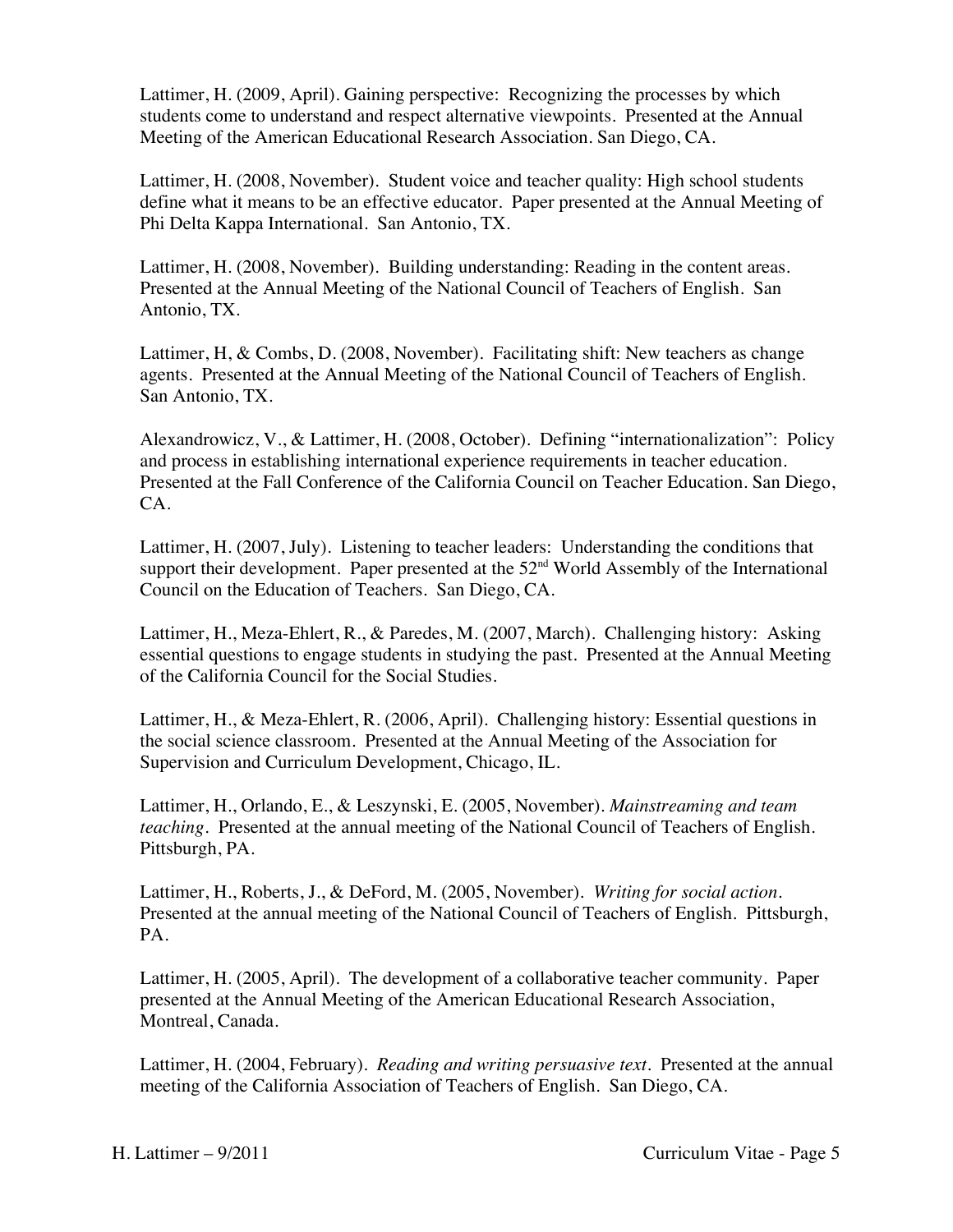Conference Presentations (non-refereed):

Albright, S., Lattimer, H, & Soppelsa, B. (2012, May). Internationalizing teacher education colloquium. Presented at the Annual Convention of NAFSA: Association of International Educators. Houston, TX.

Lattimer, H. (2010, November). Reading for learning: Using discipline-based texts to build content knowledge. Presented at the Annual Meeting of the National Council of Teachers of English, Special Session for Orange County Teachers. Orlando, FL.

Lattimer, H. (2010, January). *Content reading for content learning.* Presented at the Middle Grades Matter Conference. Charleston, SC.

Lattimer, H., DeFord, M., & Cuevas, T. (2009, July). *Project based learning.* Presented at the Summer Institute of the Educational Leadership Development Academy. San Diego, CA.

Lattimer, H. & Combs, D. (2008, May). *Navigating the divide: Keys to student teaching success.* Presented at the SOLES Action Research Symposium. San Diego, CA.

Lattimer, H. (2007, June). *Thinking through genre: Linking reading and writing in the language arts classroom.* Presented at the Summer Institute of the San Diego Area Writing Project. San Diego, CA.

Lattimer, H. (2007, February). *Choosing to teach: A summary of findings from the professional growth experiences of effective urban teachers.* Presented at the monthly meeting of the Teacher Education and Professional Development Group at the Center for Research on Educational Equity, Assessment, & Teaching Excellence, University of California, San Diego.

Lattimer, H. (2005, December). *Structure without formula: Alternatives to the five paragraph essay*. Presented at the annual meeting of the University of California, Irvine Writing Project. Irvine, CA.

Lattimer, H. (2004, December). *Empowerment through editorials*. Presented at the annual meeting of the University of California, Irvine Writing Project. Irvine, CA.

Lattimer, H. (2005, August). *Workshop the workshop: Strategies for professional presentations*. Presented at the National Council of Teachers of English Literacy Leadership Conference. Myrtle Beach, SC.

Lattimer, H. (2004, March). *Empowerment through editorials* and *Meaningful memoirs.* Presented at the annual Arkansas Reading Recovery and Comprehensive Literacy Conference, Little Rock, AR

### **GRANTS**

"Linked learning professional development school: A university-K-12 collaboration." Irvine Foundation. \$750,000. Primary Investigator. Submitted June, 2011.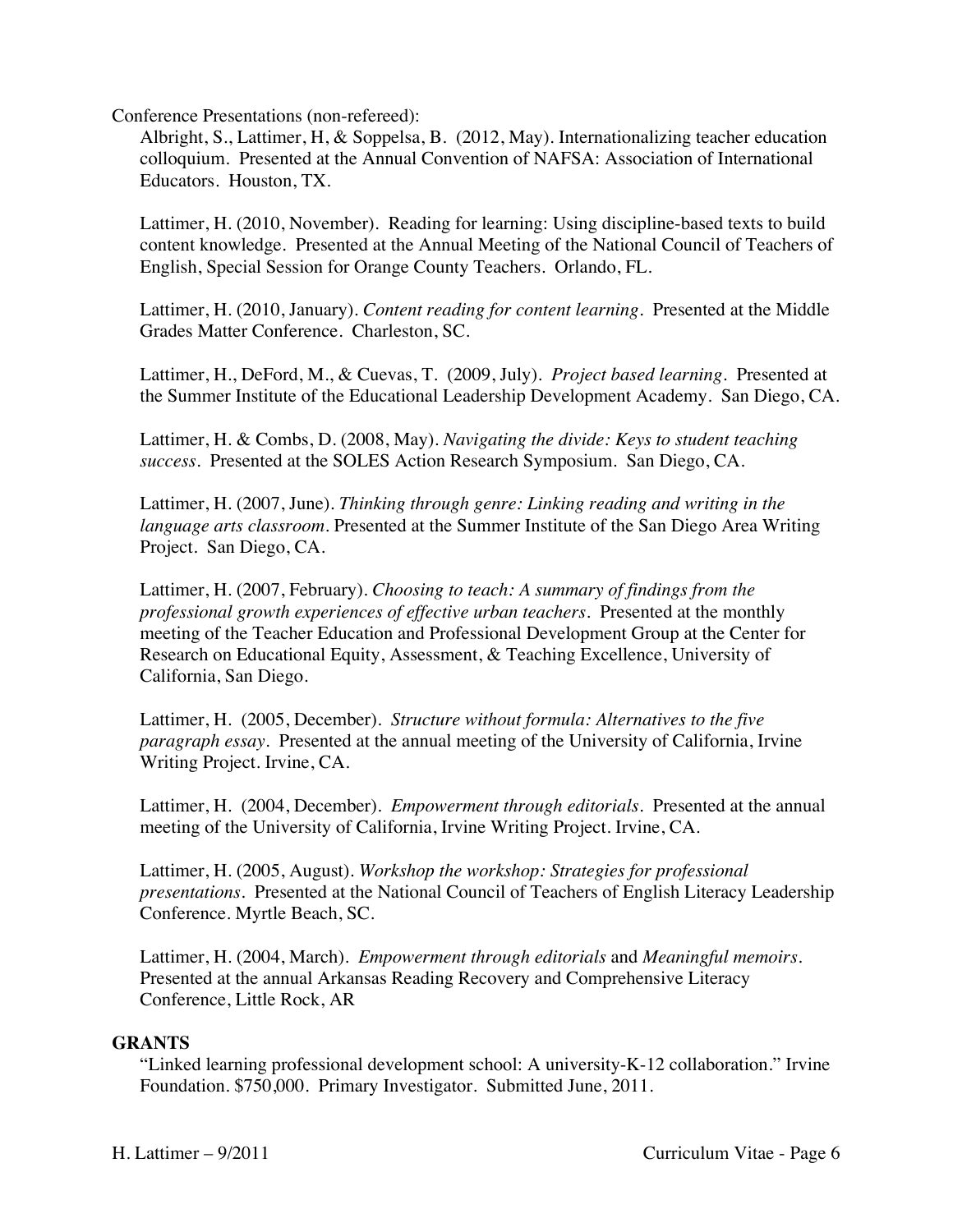"Forging global education connections between teacher education and K-12 education." Longview Foundation. \$22,000. Primary Investigator. Awarded 2009.

Teaching American History Grant. U.S. Department of Education. \$1.4 million. Partnership with San Diego County Office of Education, USD Dept. of History, and CSU San Marcos. Awarded 2009.

## **PROFESSIONAL AFFILIATIONS**

American Educational Research Association (AERA) Association for Supervision and Curriculum Development (ASCD) National Council for the Social Studies (NCSS) National Council of Teachers of English (NCTE) Phi Delta Kappa International (PDK) San Diego Area Writing Project, Fellow (SDAWP)

## **UNIVERSITY TEACHING EXPERIENCE**

| University of San Diego: |                                                 |                                                                      |
|--------------------------|-------------------------------------------------|----------------------------------------------------------------------|
| Fall 2011                | <b>EDUC 301</b>                                 | Introduction to academic mentoring                                   |
|                          | <b>EDUC 595</b>                                 | Thesis                                                               |
| Summer 2011              | <b>EDUC 599</b>                                 | Issues of Classical Education from an International                  |
|                          |                                                 | Perspective: Global Study                                            |
| Spring 2011              | <b>EDUC 567</b>                                 | Master's Credential Cohort Student Teaching Seminar                  |
|                          | <b>EDUC 595</b>                                 | Thesis                                                               |
| <b>Fall 2010</b>         | EDUC 334/534                                    | Methods of Teaching Literacy in Secondary Schools                    |
|                          | <b>EDUC 567</b>                                 | Master's Credential Cohort Student Teaching Seminar                  |
|                          | <b>EDUC 595</b>                                 | Thesis                                                               |
| Spring 2010              | <b>HIST 501</b>                                 | <b>Teaching Seminar</b>                                              |
|                          | EDUC <sub>567</sub>                             | Master's Credential Cohort Student Teaching Seminar                  |
| <b>Fall 2009</b>         | EDUC 332/532                                    | Curriculum and Methods of Teaching in Secondary Schools              |
|                          | <b>EDUC 567</b>                                 | Master's Credential Cohort Student Teaching Seminar                  |
| Summer 2009              | <b>EDUC 558</b>                                 | <b>Action Research II</b>                                            |
| Spring 2009              | <b>EDUC 535</b>                                 | Curriculum Design and Evaluation                                     |
|                          | <b>EDUC 557</b>                                 | <b>Action Research I</b>                                             |
|                          | <b>EDUC 567</b>                                 | Master's Credential Cohort Student Teaching Seminar                  |
| <b>Fall 2008</b>         | <b>EDUC 332/532</b>                             | Curriculum and Methods of Teaching in Secondary Schools              |
|                          | <b>EDUC 567</b>                                 | Master's Credential Cohort Student Teaching Seminar                  |
| Spring 2008              | EDUC 332/532                                    | Curriculum and Methods of Teaching in Secondary Schools              |
| <b>Fall 2007</b>         |                                                 | EDUC 332/532 Curriculum and Methods of Teaching in Secondary Schools |
|                          | <b>EDUC 535/571</b>                             | Curriculum Design and Evaluation                                     |
| Spring 2007              | <b>EDUC 538</b>                                 | <b>Instructional Theories and Practices</b>                          |
|                          | <b>EDUC 658</b>                                 | Advanced Qualitative Methods: Narrative Inquiry in                   |
|                          |                                                 | <b>Educational Research</b>                                          |
| <b>Fall 2006</b>         |                                                 | EDUC 332/532 Curriculum and Methods of Teaching in Secondary Schools |
|                          | <b>EDUC 591</b>                                 | Student Teaching for the Single Subject Credential - Field           |
|                          |                                                 | <b>Experience Supervision</b>                                        |
|                          | University of California, San Diego, Extension: |                                                                      |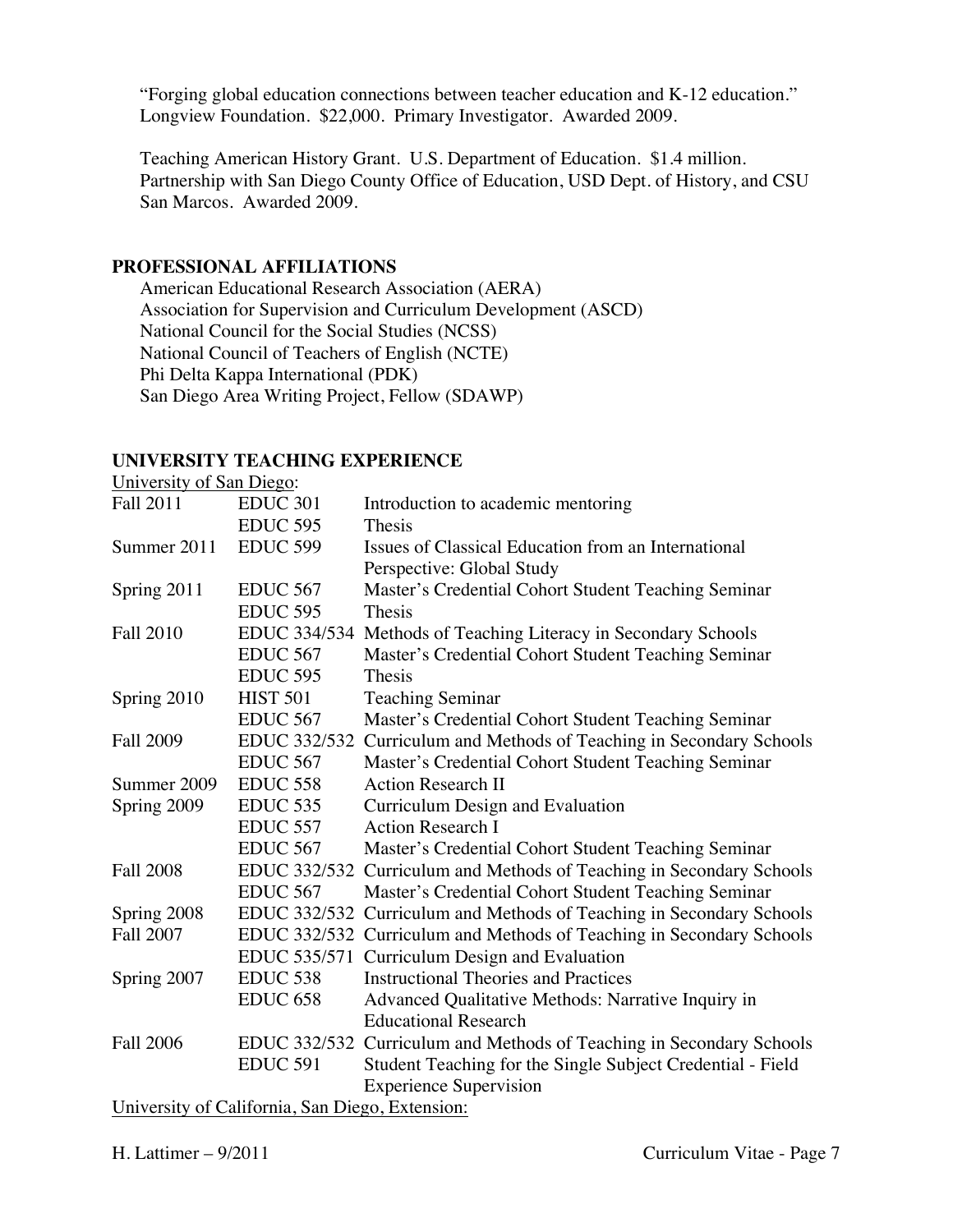### **ADVISING**

| 2011-12, University of San Diego                       |               |
|--------------------------------------------------------|---------------|
| Thesis and/or Action Research Advisor                  | 6 candidates  |
| Program Advisor – MEd and Credential programs          | 12 candidates |
| 2010-11, University of San Diego                       |               |
| Thesis and/or Action Research Advisor                  | 6 candidates  |
| Doctoral Dissertation, Committee                       | 3 candidates  |
| Program Advisor – MEd and Credential programs          | 21 candidates |
| 2009-10, High Tech High's Graduate School of Education |               |
| <b>Action Research Thesis Advisor</b>                  | 4 candidates  |
| 2009-10, University of San Diego                       |               |
| Thesis and/or Action Research Advisor                  | 4 candidates  |
| Doctoral Dissertation, Committee                       | 4 candidates  |
| Program Advisor – MEd and Credential programs          | 20 candidates |
| 2008-09, University of San Diego                       |               |
| Action Research, Advisor                               | 8 candidates  |
| Doctoral Dissertation, Committee                       | 3 candidates  |
| Program Advisor – MEd and Credential programs          | 22 candidates |
|                                                        |               |

## **SERVICE**

Service to the University of San Diego:

| $\frac{1}{2}$ and $\frac{1}{2}$ and $\frac{1}{2}$ and $\frac{1}{2}$ and $\frac{1}{2}$ and $\frac{1}{2}$ and $\frac{1}{2}$ and $\frac{1}{2}$ and $\frac{1}{2}$ and $\frac{1}{2}$ and $\frac{1}{2}$ and $\frac{1}{2}$ and $\frac{1}{2}$ and $\frac{1}{2}$ and $\frac{1}{2}$ and $\frac{1}{2}$ a |
|-----------------------------------------------------------------------------------------------------------------------------------------------------------------------------------------------------------------------------------------------------------------------------------------------|
| $2011 - 12$ Department Chair, Department of Learning & Teaching                                                                                                                                                                                                                               |
| Coordinator, Education Minor, Department of Learning & Teaching                                                                                                                                                                                                                               |
| Coordinator, Longview Grant Implementation, Department of Learning & Teaching                                                                                                                                                                                                                 |
| Coordinator, Master's of Art in Teaching-History & Social Science, Department of                                                                                                                                                                                                              |
| Learning & Teaching                                                                                                                                                                                                                                                                           |
| Member, Dean's Advisory Cabinet, SOLES                                                                                                                                                                                                                                                        |
| Member, NCATE Accreditation Team, SOLES                                                                                                                                                                                                                                                       |
| Member, SOLES Action Research Initiative, SOLES                                                                                                                                                                                                                                               |
| Member, Global Center Advisory Board, SOLES                                                                                                                                                                                                                                                   |
| Member, Committee on Educational Excellence, USD                                                                                                                                                                                                                                              |
| Member, Math Single Subject Advisory Board, USD                                                                                                                                                                                                                                               |
| 2010 – 11 Chair, Education Minor Planning Committee, Department of Learning & Teaching                                                                                                                                                                                                        |
| Coordinator, Longview Grant Implementation, Department of Learning & Teaching                                                                                                                                                                                                                 |
| Coordinator, Master's of Art in Teaching-History & Social Science, Department of                                                                                                                                                                                                              |
| Learning & Teaching                                                                                                                                                                                                                                                                           |
| Member, Credential Program Advisory Committee, Department of Learning &                                                                                                                                                                                                                       |
| Teaching                                                                                                                                                                                                                                                                                      |
| Member, TESOL Faculty Search Committee, Department of Learning & Teaching                                                                                                                                                                                                                     |
| Co-Coordinator, Action Research Conference Planning Committee, SOLES                                                                                                                                                                                                                          |
| Member, Faculty Status Committee, SOLES                                                                                                                                                                                                                                                       |
| Member, Teaching about the Holocaust Conference Host Committee, SOLES                                                                                                                                                                                                                         |
| Member, Global Center Advisory Board, SOLES                                                                                                                                                                                                                                                   |
| Member, Math Single Subject Advisory Board, USD                                                                                                                                                                                                                                               |
|                                                                                                                                                                                                                                                                                               |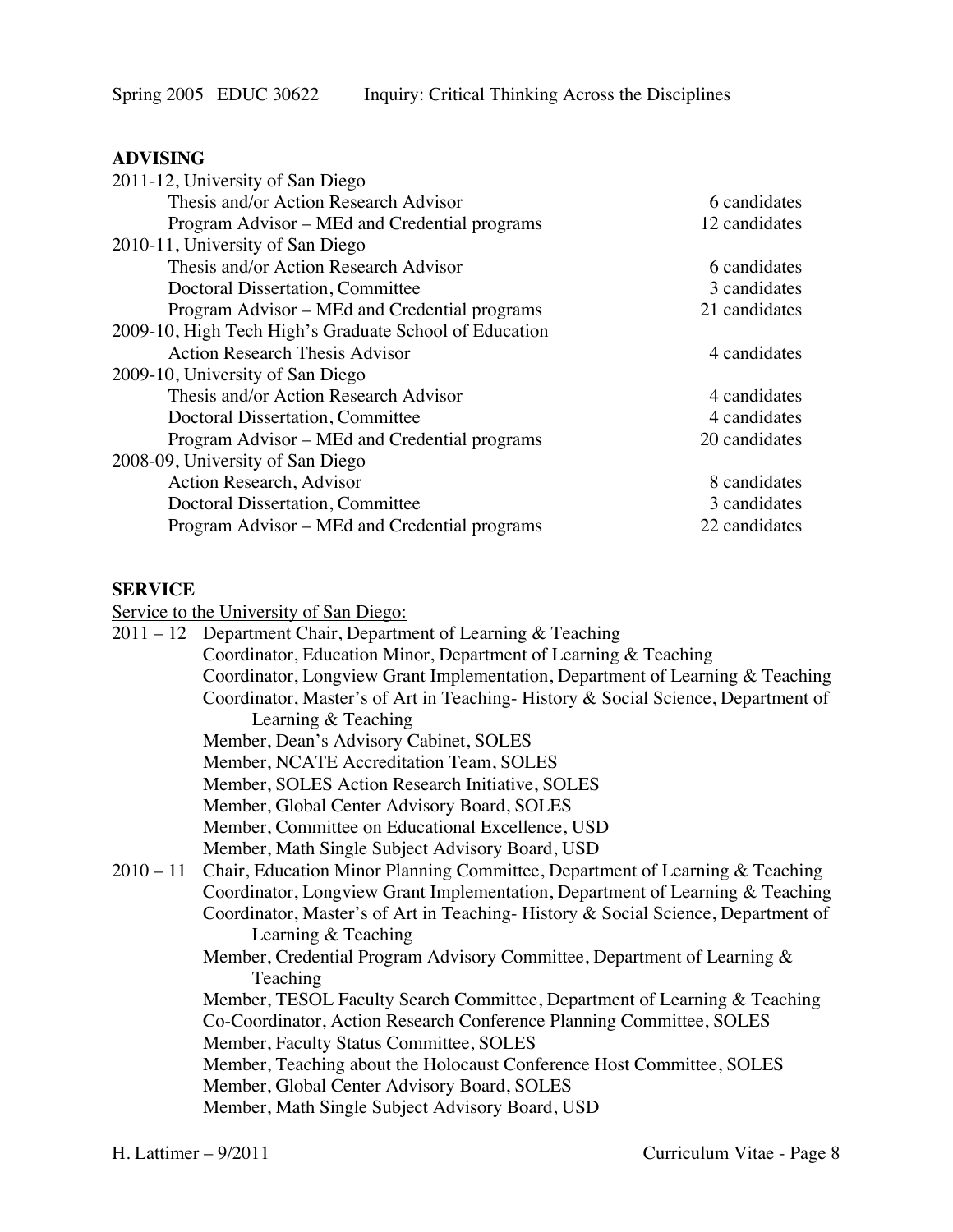|             | 2009 – 10 Coordinator, Longview Grant Implementation, Department of Learning & Teaching<br>Chair, International Experience Committee, Department of Learning & Teaching |
|-------------|-------------------------------------------------------------------------------------------------------------------------------------------------------------------------|
|             | Coordinator, Master's of Art in Teaching-History & Social Science, Department of                                                                                        |
|             | Learning & Teaching                                                                                                                                                     |
|             | Member, Credential Program Advisory Committee, Department of Learning &                                                                                                 |
|             | Teaching                                                                                                                                                                |
|             | Member, Faculty Status Committee, SOLES                                                                                                                                 |
|             | Co-Coordinator, Action Research E-Lab, SOLES                                                                                                                            |
|             | Member, Action Research Conference Planning Committee, SOLES                                                                                                            |
|             | Member, Remarkable Leaders in Education Committee, SOLES                                                                                                                |
|             | Member, Teaching about the Holocaust Conference Planning Committee, SOLES                                                                                               |
|             | Member, Math Single Subject Advisory Board, USD                                                                                                                         |
| $2008 - 09$ | Chair, International Experience Committee, Department of Learning & Teaching                                                                                            |
|             | Coordinator, Master's of Art in Teaching-History & Social Science, Department of<br>Learning & Teaching                                                                 |
|             | Member, Professional Services Director Search Committee, Department of Learning<br>& Teaching                                                                           |
|             | Member, Action Research Symposium Planning Committee, SOLES                                                                                                             |
|             | Member, Remarkable Leaders in Education Committee, SOLES                                                                                                                |
|             | Member, Teacher Education Committee, USD                                                                                                                                |
|             | Member, Math Single Subject Advisory Board, USD                                                                                                                         |
| $2007 - 08$ | Chair, Single Subject Credential Review Committee, Department of Learning &<br>Teaching                                                                                 |
|             | Chair, International Experience Committee, Department of Learning & Teaching                                                                                            |
|             | Coordinator, Single Subject Credential Program, Department of Learning &                                                                                                |
|             | Teaching                                                                                                                                                                |
|             | Member, Remarkable Leaders in Education Committee, SOLES                                                                                                                |
|             | Member, Teacher Education Committee, USD                                                                                                                                |
|             | Member, Math Single Subject Advisory Board, USD                                                                                                                         |
| $2006 - 07$ | Chair, Single Subject Credential Working Group, Department of Learning &                                                                                                |
|             | Teaching                                                                                                                                                                |
|             | Member, Strategic Planning Committee, SOLES                                                                                                                             |
|             | Member, Remarkable Leaders in Education Committee, SOLES                                                                                                                |
|             |                                                                                                                                                                         |

### Professional Service:

#### *Editorial boards and journal reviews:*

- Editorial Board Member, *Unboxed: A Journal of Adult Learning in Schools*. (May 2011 – Present).
- Editorial Board Member, *Inquiry in Education*. (November 2009 Present).
- Manuscript Review, *Read, Write, Think.* (March 2010).
- Manuscript Review, *Equity and Excellence in Education*. (November 2009).

### *Conference proposal reviews*:

- SOLES Action Research Conference. (Spring 2008, 2009, 2010, & 2011).
- International Council on the Education of Teachers  $52<sup>nd</sup>$  Annual World Assembly. (Spring 2007).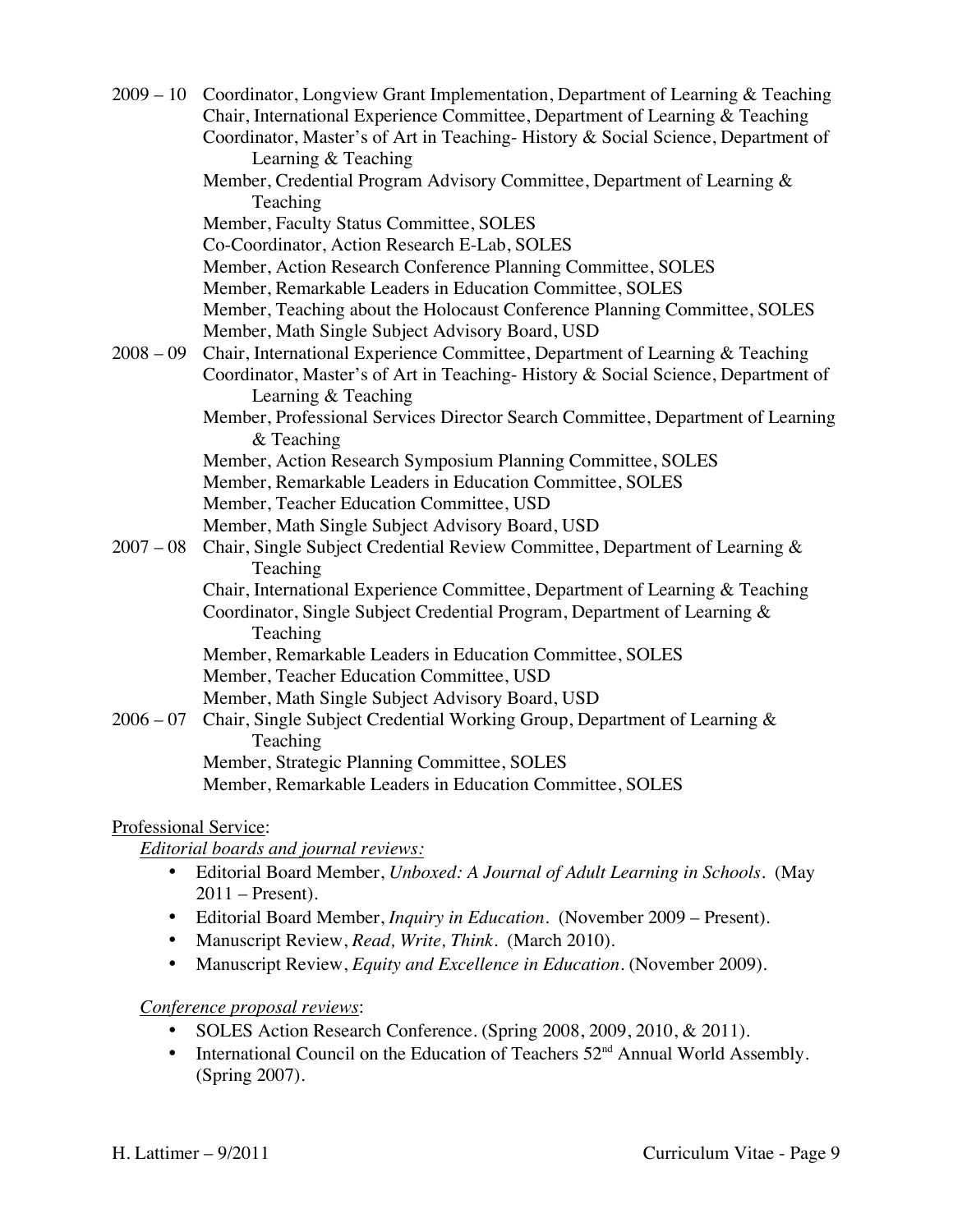*Book proposal reviews*:

- Developmental review of book manuscript: "The Connected Curriculum." Stenhouse Publishers (2007)
- Review of book proposal: "Social Studies 7." Stenhouse Publishers (2007)
- Review of book proposal: "Making History Mine." Stenhouse Publishers (2006)
- Review of book proposal: "Matching Books and Readers: Helping Students Learning English." Stenhouse Publishers (2006)
- Review of book proposal: "Building a Professional Learning Community: Lessons from the Front Line." Stenhouse Publishers (2006)
- Review of book proposal: "Eyewitness to American History." Stenhouse Publishers (2006)
- Review of book proposal: "Differentiating Literature Workshop through Short Texts." Stenhouse Publishers (2005)
- Review of book proposal: "Classroom Coaching." Stenhouse Publishers (2005)
- Review of book proposal: "Literary Criticism in the High School Classroom." Stenhouse Publishers (2005)
- Review of book proposal: "History Craft Lessons." Stenhouse Publishers (2004)
- Review of book proposal: "Active Learning in Young Adult Literature: conflicts in History and Home and Abroad." Stenhouse Publishers (2004)
- Review of book proposal: "When Writing Workshop Isn't Working." Stenhouse Publishers (2004)

*Service to the community*:

- Advisor, Daraja Academy, Kenya http://daraja-academy.org/ (2010-Present).
- Member, Board of Directors, the AjA Project www.ajaproject.org (2011-Present).
- Statewide trainer of trainers, Performance Assessment for California's Teachers (PACT), History-Social Science (2007-Present).
- Benchmarking participant, Performance Assessment for California's Teachers (PACT) History-Social Science (January, 2007 & 2008)
- Member, Cajon Valley Innovative Schools Committee (2010-Present).
- Member, Downtown Charter High School Founding Team A project of CEPAL, the San Diego Unified School District, the San Diego City Council, and The San Diego Library Foundation, (2010).
- Presenter, Project Based Learning Workshops
	- ! Bird Rock Elementary School, San Diego Unified (Fall 2009)
	- **IDED** Innovations Academy Charter School (January 2010 Present)
- Advisor, The AjA Project, Cultural Literacy Curriculum (2009-10)
- Panel presentation. Educational Leadership Development Academy (ELDA) Summer Institute (July 2008, 2009)
- Discussant, SOLES Action Research Symposium (May, 2007, 2008, 2009, 2010, & 2011)

# *Consulting activities (paid)*:

- Consultant, NCTE's Professional Development Network (2005 Present).
- Consultant, Teaching Matters, New York City (2006 Present)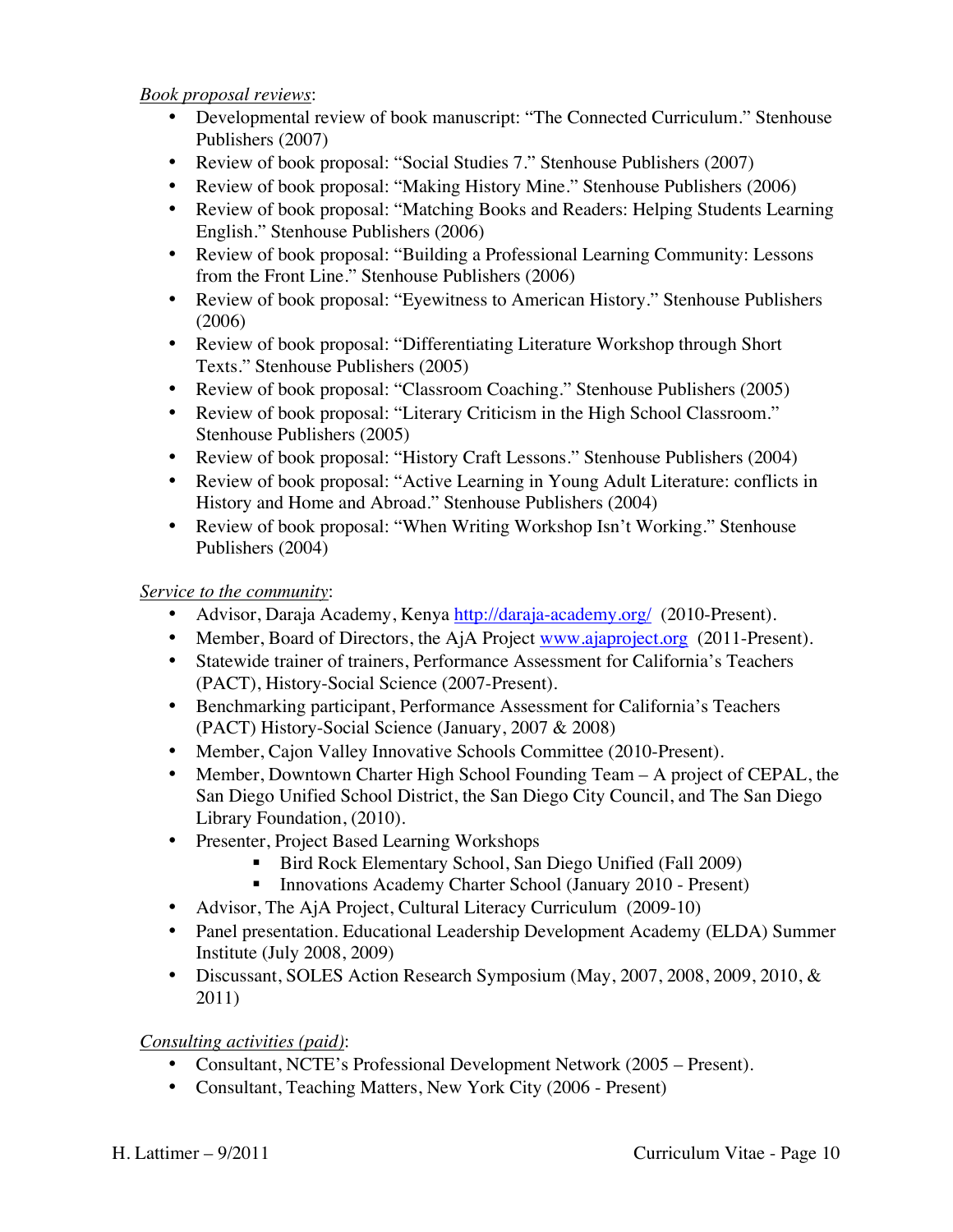- Consultant, Urban Teacher Center, Washington DC and Baltimore (September 2011 Present).
- Consultant, Teaching American History Grant, San Diego County Office of Education (2009 – 2011).
- Presenter, San Juan Unified School District, Sacramento, California. (July 2011).
- Presenter, Chicago Public Schools, Chicago, Illinois. (March 2011).
- Presenter, NCTE Webinar. (January 2011).
- Presenter, Spring Branch Independent School District, Texas. (April 2010).
- Keynote address & presenter, Charleston County School District, South Carolina. (January 2010).
- Presenter, Los Angeles Unified School District, District 8. (May 2008)
- Presenter, San Mateo Unified School District (February 2006)
- Presenter, UC Irvine Writing Project Summer Institute (July 2005 & July 2006)
- Consultant, San Diego Unified School District (2002 2006)
- Keynote address, Spring Literacy Conference, Los Angeles Unified School District (April 2005)
- Presenter, St. Charles Unified School District, St. Charles, IL (2004)
- Presenter, Walloon Summer Institute (July 2003 & July 2004)
- Consultant, The Fund for Educational Excellence, Baltimore, MD (2001-2004)
- Consultant, New Leaders for New Schools (2003)

# *Published interviews*:

- Rowe, R. (2010, October 13). He's no Superman, just a dedicated teacher: Rob Meza-Ehlert has been part of Kearny High School's turnaround. *San Diego Union Tribune.*
- Alpert, E. (2008, January 9). Like Preuss, other schools face pressures to soften AP. *Voice of San Diego.*
- Taking a look at NAEP reading results. (2006). *The Council Chronicle, NCTE, 15*(6).

# **OTHER RELATED EXPERIECE**

*Professional conferences attended*:

- American Association of Colleges for Teacher Education (AACTE), Atlanta, GA, February 2010; San Diego, February 2011.
- American Educational Research Association (AERA), San Diego, April 2004; Montreal, April 2005; San Diego, April 2009.
- Association for Supervision and Curriculum Development (ASCD), Chicago, April 2006; Anaheim, April 2007.
- California Association for Teachers of English (CATE), San Diego, February 2004.
- California Council on Teacher Education (CCET), San Diego, October, 2006 & 2008.
- California Council for the Social Studies (CCSS), San Diego, March 2006; Oakland, March 2007.
- Collaborative Action Research Network International (CARN). Athens, Greece, October 2009.
- International Council on the Education of Teachers (ICET), San Diego, July 2007.